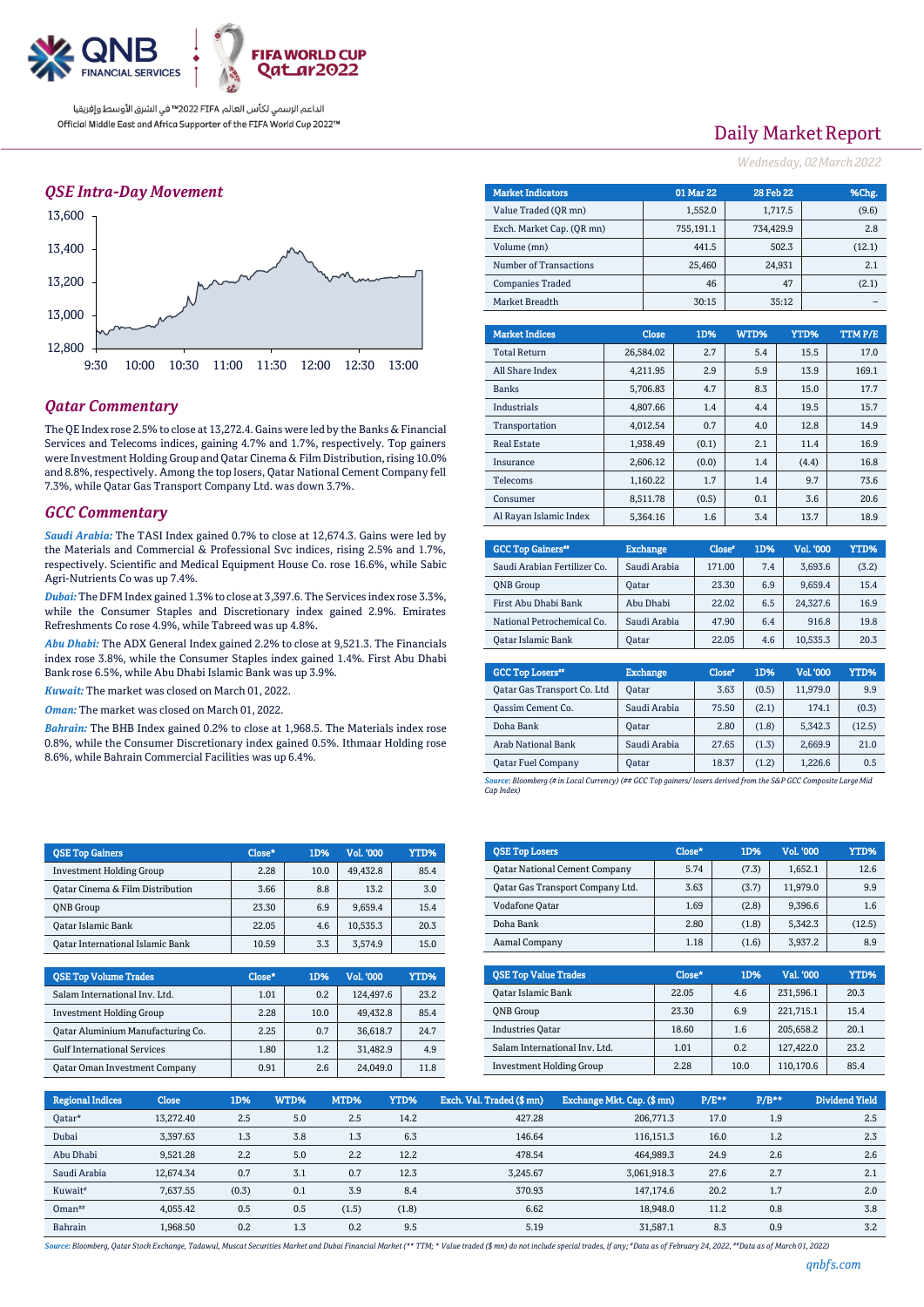

# Daily Market Report

### *Wednesday, 02March2022*

#### *Qatar Market Commentary*

- The QE Index rose 2.5% to close at 13,272.4. The Banks & Financial Services and Telecoms indices led the gains. The index rose on the back of buying support from Arab and foreign shareholders despite selling pressure from Qatari and GCC shareholders.
- Investment Holding Group and Qatar Cinema & Film Distribution were the top gainers, rising 10.0% and 8.8%, respectively. Among the top losers, Qatar National Cement Company fell 7.3%, while Qatar Gas Transport Company Ltd. was down 3.7%.
- Volume of shares traded on Tuesday fell by 12.1% to 441.5mn from 502.3mn on Monday. However, as compared to the 30-day moving average of 213.7mn, volume for the day was 106.6% higher. Salam International Inv. Ltd. and Investment Holding Group were the most active stocks, contributing 28.2% and 11.2% to the total volume, respectively.

| <b>Overall Activity</b>        | Buy %*   | Sell %* | Net (OR)          |
|--------------------------------|----------|---------|-------------------|
| Qatari Individuals             | 32.04%   | 40.81%  | (136,043,541.7)   |
| <b>Qatari Institutions</b>     | 16.74%   | 29.02%  | (190, 702, 319.6) |
| Oatari                         | 48.78%   | 69.83%  | (326,745,861.3)   |
| <b>GCC</b> Individuals         | 0.34%    | 0.77%   | (6,735,126.6)     |
| <b>GCC</b> Institutions        | 3.26%    | 3.31%   | (796, 820.1)      |
| GCC                            | 3.60%    | 4.08%   | (7,531,946.7)     |
| Arab Individuals               | 10.67%   | 9.55%   | 17,364,059.7      |
| <b>Arab Institutions</b>       | $0.00\%$ | 0.06%   | (926, 675.0)      |
| Arab                           | 10.67%   | 9.61%   | 16,437,384.7      |
| Foreigners Individuals         | 1.92%    | 1.95%   | (579, 415.1)      |
| <b>Foreigners Institutions</b> | 35.05%   | 14.53%  | 318,419,838.4     |
| <b>Foreigners</b>              | 36.96%   | 16.48%  | 317,840,423.3     |

*Source: Qatar Stock Exchange (\*as a % of traded value)*

## *Earnings Releases, Global Economic Data and Earnings Calendar*

### Earnings Releases

| Company                    | <b>Market</b> | Currency  | Revenue (mn)<br>402021 | % Change<br>YoY | <b>Operating Profit</b><br>$(mn)$ 402021 | % Change<br>YoY | <b>Net Profit</b><br>$(mn)$ 402021 | % Change YoY |
|----------------------------|---------------|-----------|------------------------|-----------------|------------------------------------------|-----------------|------------------------------------|--------------|
| National Medical Care Co.* | Saudi Arabia  | <b>SR</b> | 845.4                  | 4.5%            | 155.3                                    | 36.1%           | 136.4                              | 40.2%        |
| Hail Cement Co.*           | Saudi Arabia  | <b>SR</b> | 253.3                  | $-24.7%$        | 41.2                                     | $-67.3%$        | 42.4                               | $-60.4%$     |
| Watani Iron Steel Co.*     | Saudi Arabia  | <b>SR</b> | 622.9                  | 35.6%           | 54.7                                     | 24.0%           | 47.1                               | 51.4%        |

*Source: Company data, DFM, ADX, MSM, TASI, BHB. (\*Financial for FY2021)*

#### Global Economic Data

| <b>Date</b> | <b>Market</b> | <b>Source</b>                          | <b>Indicator</b>                  | Period | <b>Actual</b> | <b>Consensus</b>         | <b>Previous</b> |
|-------------|---------------|----------------------------------------|-----------------------------------|--------|---------------|--------------------------|-----------------|
| 03/01       | <b>US</b>     | Markit                                 | Markit US Manufacturing PMI       | Feb F  | 57.3          | 57.5                     | 57.5            |
| 03/01       | <b>US</b>     | U.S. Census Bureau                     | <b>Construction Spending MoM</b>  | Jan    | 1.30%         | 0.10%                    | 0.80%           |
| 03/01       | <b>US</b>     | <b>Institute for Supply Management</b> | <b>ISM Manufacturing</b>          | Feb    | 58.6          | 58                       | 57.6            |
| 03/01       | <b>US</b>     | <b>Institute for Supply Management</b> | <b>ISM Prices Paid</b>            | Feb    | 75.6          | 77.5                     | 76.1            |
| 03/01       | <b>US</b>     | <b>Institute for Supply Management</b> | <b>ISM New Orders</b>             | Feb    | 61.7          | 56.3                     | 57.9            |
| 03/01       | <b>UK</b>     | Markit                                 | Markit UK PMI Manufacturing SA    | Feb F  | 58            | 57.3                     | 57.3            |
| 03/01       | EU            | Markit                                 | Markit Eurozone Manufacturing PMI | Feb F  | 58.2          | 58.4                     | 58.4            |
| 03/01       | Germany       | German Federal Statistical Office      | <b>CPI MoM</b>                    | Feb P  | 0.90%         | 0.80%                    | 0.40%           |
| 03/01       | Germany       | German Federal Statistical Office      | <b>CPI YoY</b>                    | Feb P  | 5.10%         | 5.10%                    | 4.90%           |
| 03/01       | France        | Markit                                 | Markit France Manufacturing PMI   | Feb F  | 57.2          | 57.6                     | 57.6            |
| 03/01       | Japan         | Markit                                 | Jibun Bank Japan PMI Mfg          | Feb F  | 52.7          | $\overline{\phantom{a}}$ | 52.9            |
| 03/01       | China         | China Federation of Logistics          | <b>Manufacturing PMI</b>          | Feb    | 50.2          | 49.8                     | 50.1            |
| 03/01       | China         | China Federation of Logistics          | Non-manufacturing PMI             | Feb    | 51.6          | 50.7                     | 51.1            |
| 03/01       | China         | Markit                                 | Caixin China PMI Mfg              | Feb    | 50.4          | 49.1                     | 49.1            |

*Source: Bloomberg (s.a. = seasonally adjusted; n.s.a. = non-seasonally adjusted; w.d.a. = working day adjusted)*

#### Earnings Calendar

| <b>Tickers</b> | <b>Company Name</b>                              | Date of reporting 4Q2021 results | No. of days remaining | <b>Status</b> |
|----------------|--------------------------------------------------|----------------------------------|-----------------------|---------------|
| <b>DBIS</b>    | Dlala Brokerage & Investment Holding Company     | 2-Mar-22                         | C                     | Due           |
| <b>OGRI</b>    | Qatar General Insurance & Reinsurance Company    | 3-Mar-22                         |                       | Due           |
| QOIS           | <b>Qatar Oman Investment Company</b>             | 3-Mar-22                         |                       | Due           |
| <b>BLDN</b>    | Baladna                                          | 7-Mar-22                         |                       | Due           |
| <b>OGMD</b>    | <b>Qatari German Company for Medical Devices</b> | 15-Mar-22                        | 13                    | Due           |
| <b>MCCS</b>    | Mannai Corporation                               | 16-Mar-22                        | 14                    | Due           |
| <b>MRDS</b>    | Mazaya Qatar Real Estate Development             | 17-Mar-22                        | 15                    | Due           |

*Source: QSE*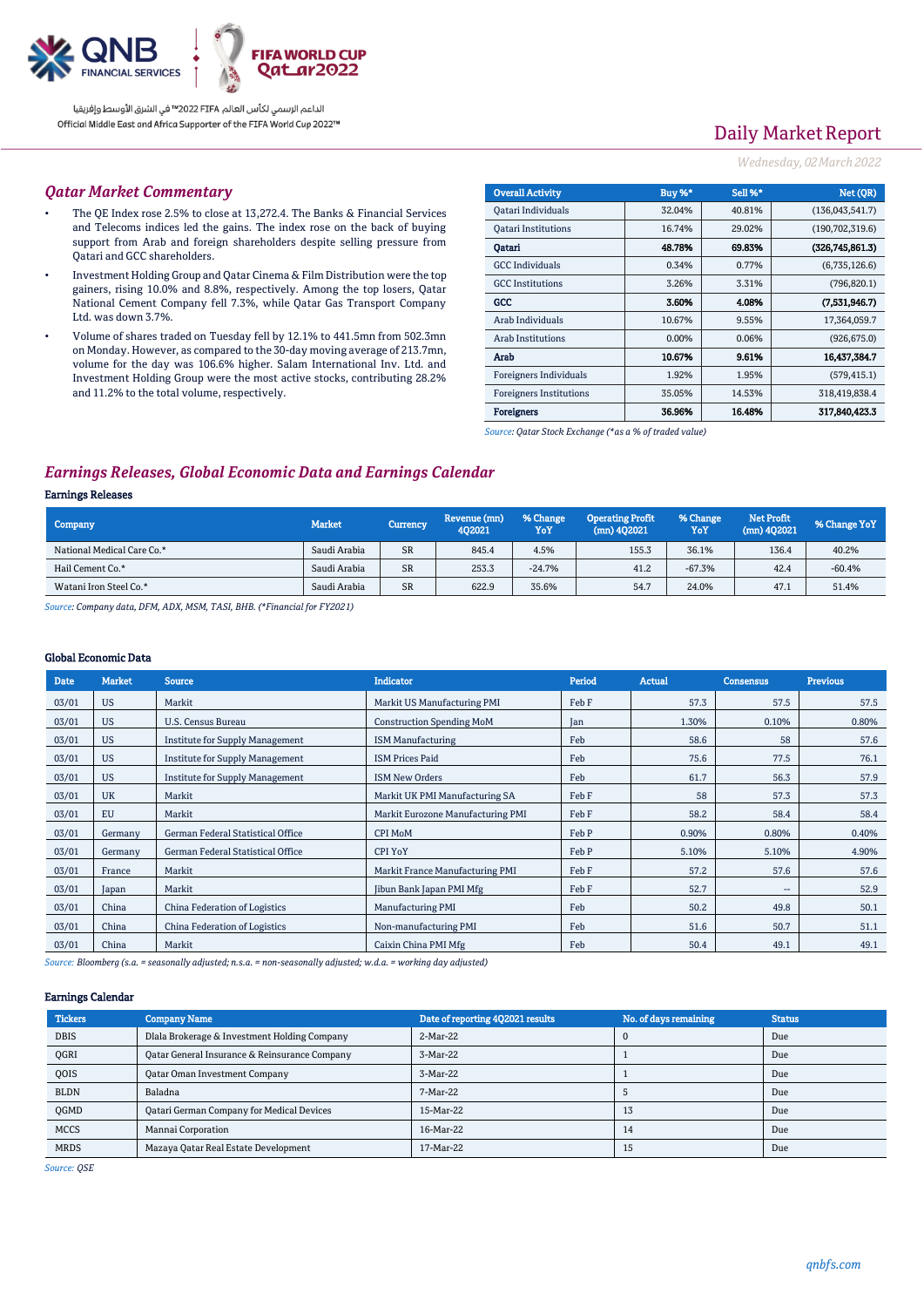

### *Qatar*

- Planned production expansion to enhance Qatar's total gas production by 91% – The planned expansion of production from the North Field and other fields will increase Qatar's total gas production by an overall of 91%, from about 175 bcm in 2021 to 330 bcm in 2050, according to the Gas Exporting Countries Forum. In its latest Global Gas Outlook report, GECF said Qatar, Iran and Saudi Arabia are the "bright spots" for Middle Eastern gas output over the next three decades. "Qatar aims to maintain its status as the top LNG producer and exporter in the world," GECF said. Between 2020 and 2050, the natural gas supply is set to climb by an annual average growth rate of 2.4% in Iran, 2.2% in Qatar and 1.2% in Saudi Arabia. National oil companies in the Middle East are focusing on developing their gas fields. As most of the countries in the Middle East are also crude oil producers, the majority of natural gas production in the region is associated gas, GECF noted. With almost 17% of global gas production, the Middle East is the third-largest gas-producing region worldwide after North America and Eurasia. The region is a net exporter of gas, and supply has been growing rapidly by an annual average growth rate of 6.3%, from about 190 bcm in 2000 to around 650 bcm in 2020. Backed with a huge level of gas resources and the potential for gas exports along with ongoing increasing demand, the outlook for this region has always been promising, and the latest results from the GECF Global Gas Model (GGM) were no exception. (Gulf-Times.com)
- Bangladesh keen to import 1mn metric tons more LNG from Qatar Bangladesh wants to import an additional 1mn metric tons per annum (MTPA) liquefied natural gas from Qatar. State Minister for Power, Energy and Mineral Resources Nasrul Hamid gave the proposal to his counterpart Qatar's State Minister for Energy Saad Sherida Al-Kaabi, in Doha on Tuesday, read a power and energy ministry press release. (Bloomberg)
- Qatar banks' total assets surge 8.6% in 2021 and stood at QR1.8tn in January 2022 – Total assets of Qatari banks stood at QR1.8tn in January 2022, after rising by 8.6% in 2021, QNB Financial Services (QNBFS) has said in a report. On a m-o-m (month-on-month) basis, however, the total assets declined by 1.4%. Qatar banking sector's total loan book edged down by 0.2% m-o-m (+7.8% in 2021) and deposits went down by 1.4% mo-m (+7.6% in 2021) in January. Public sector pushed the credit lower (down 1.3% m-o-m in January). As deposits declined by 1.4% in January, the loan to deposit (LDR) went up to 126.4% that month compared with 124.9% in December, 2021. Public sector deposits moved down by 2.8% mo-m (+9.6% in 2021) in January, resulting in the overall drop in deposits, QNBFS said. Looking at segment details, the government segment (represents nearly 34% of public sector deposits) fell by 6.4% m-o-m (+35.2% in 2021). The government institutions' segment (represents nearly 53% of public sector deposits) went down by 1.4% m-o-m (-2.8% in 2021). However, the semi-government institutions' segment increased by 1.6% m-o-m (+11% in 2021). Non-resident deposits declined by 3.1% m-om (+14.5% in 2021). Private sector deposits went up by 0.7% m-o-m (+1.9% in 2021). On the private sector front, the consumer segment went up by 1.6% m-o-m (+1.5% in 2021) while the companies and institutions' segment moved down by 0.3% m-o-m (+2.5% in 2021). The overall loan book moved lower by 0.2% in January, QNBFS said. Domestic public sector loans went down by 1.3% m-o-m (+7.6% in 2021). (Gulf-Times.com)
- Qatar National Cement postpones Extra Ordinary General Meeting to reserve date March 02 – Qatar National Cement Co. Extraordinary General Assembly meeting will be held on the reserve date at half past five in the evening of Wednesday, March 02, 2022 via Zoom and will discuss the following agenda: 1) Approval of the amendments contained in the articles of association, in accordance with the provisions of Law No. (8) for the year 2021, amending some provisions of the Commercial Companies Law No. (11) for the year 2015, as indicated by the attached draft amendment. 2) Authorizing Chairman of the Board of Directors to take all necessary measures with the competent authorities, to approve, document and publish the amendment mentioned in the amended articles of association. (QSE)
- Qatari Investors Group AGM endorses items on its agenda Qatari Investors Group announces the results of the AGM. The meeting was held on 01/03/2022 and the following resolutions were approved. Elect the

## Daily Market Report

*Wednesday, 02March2022*

Board of Directors for the coming years (2022-2023-2024) as follows; - Al Misnad L.L.C, represented by H.E. Abdulla Bin Nasser Al Misnad, Qatar Trading Agencies, represented by H.E. Sheikh Hamad Bin Faisal Al Thani, Mr. Rashid Fahad Al Naimi-Independent, Mr. Dany Mikhael Chrabieh - Independent, Mr. Nasser Abdulla Al Misnad- Employees' Representative. (QSE)

- Inma Holding AGM and EGM endorses items on its agenda Inma Holding announces the results of the AGM and EGM. The meeting was held on 01/03/2022 and the following resolution were approved. 1) Endorsed The Board of Directors' report of the company's activities, and its financial position for the year ended 31st December 2021 and the future business plan. 2) Approved the report of the External Auditors on the company's balance sheet and financial statements. 3 Discussed and approved the company's Corporate Governance Report for 2021. 4 Discussed and approved the balance sheet and profit and loss for the year ended 31 December 2021. 5) Approval of the Board of Directors' recommendation to distribute cash dividends to shareholders at the rate of 5% of the capital, equivalent to 5 dirhams per share. 6) Released the members of Board of Directors from any liability for financial year ending 31st December 2021. 7) Electing the members of the Board of Directors for the next three years, by acclamation, Since the number of candidates is six members, and the number of members of the Board according to the statute is six. (QSE)
- Qatar Cinema & Film Distribution Co. AGM and EGM endorses items on its agenda – Qatar Cinema & Film Distribution Co. announces the results of the AGM and EGM. The meeting was held on 01/03/2022 and the following resolution were approved. The Ordinary Annual General Meeting, 1) Approval of the statement of Board of Directors on the company's activities and its financial position for the year ended 31 December 2021 and the company's future business plans. 2) Approval of the Auditor's Report for the audited financials and final account for the year ended 31 December 2021 and approving it. 3) Approval of the company's financial statement and income and loss statements of the financial year ended 31/12/2021. 4) Approval of the recommendation of the Board of Directors for distribution of cash dividends for the year 2021 at the rate of 6% of the nominal value of share capital, representing QR. 0.06 per share. 5) Approval of the Company Governance Report for the year 2021. 6) Discharging the Chairman and members of the Board of Directors from any liability for the financial year ended 31 December 2021 . Kindly note that the M/s chairman and members of the Board of Directors have not received the bonus for the fiscal year 2021 due to their waiver of the bonus. 7) Appointed of M/s Rodl & Partner as External Auditor for the year 2022. 8) The various members were elected to the Board of Directors' membership (Uncontested) for the coming three years. Further, The Extraordinary General Assembly approved the amendments to the company's articles of association by adding some articles , amending and updating some other existing articles in the articles of association to comply with the provisions of act No. (8) for the year 2021, about amending some provisions of the Commercial Companies act No. (11) for the year 2015. (QSE)
- Ooredoo selects SAP as partner for digital transformation of ERP solutions – Ooredoo Group announced the selection of SAP as its partner to enable a complete digital business transformation and consolidation of all its Enterprise Resource Planning (ERP) solutions across the majority of its ten operating companies. SAP – the world's largest provider of enterprise application software – will provide multiple solutions to facilitate complete digitalization, a key strategic goal for Ooredoo, as well as consolidation of all its ERP solutions to a centralized cloud platform. The partnership will ensure Ooredoo has the appropriate infra-structure to enhance the experience of its customers, employees, and sup-pliers through an integrated and end-to-end processes and systems, as well as increased automation and optimization. (Peninsula Qatar)
- Qatari Diar's 'Chelsea Barracks' wins world's best sustainable housing project – Qatari Diar, a global leader in sustainable real estate, announced its prize for The Best International Sustainable Residential Development in the world at Chelsea Barracks at the International Property Awards, which took place on February 25. After scooping the UK edition of the awards and receiving the prize for Best Sustainable Residential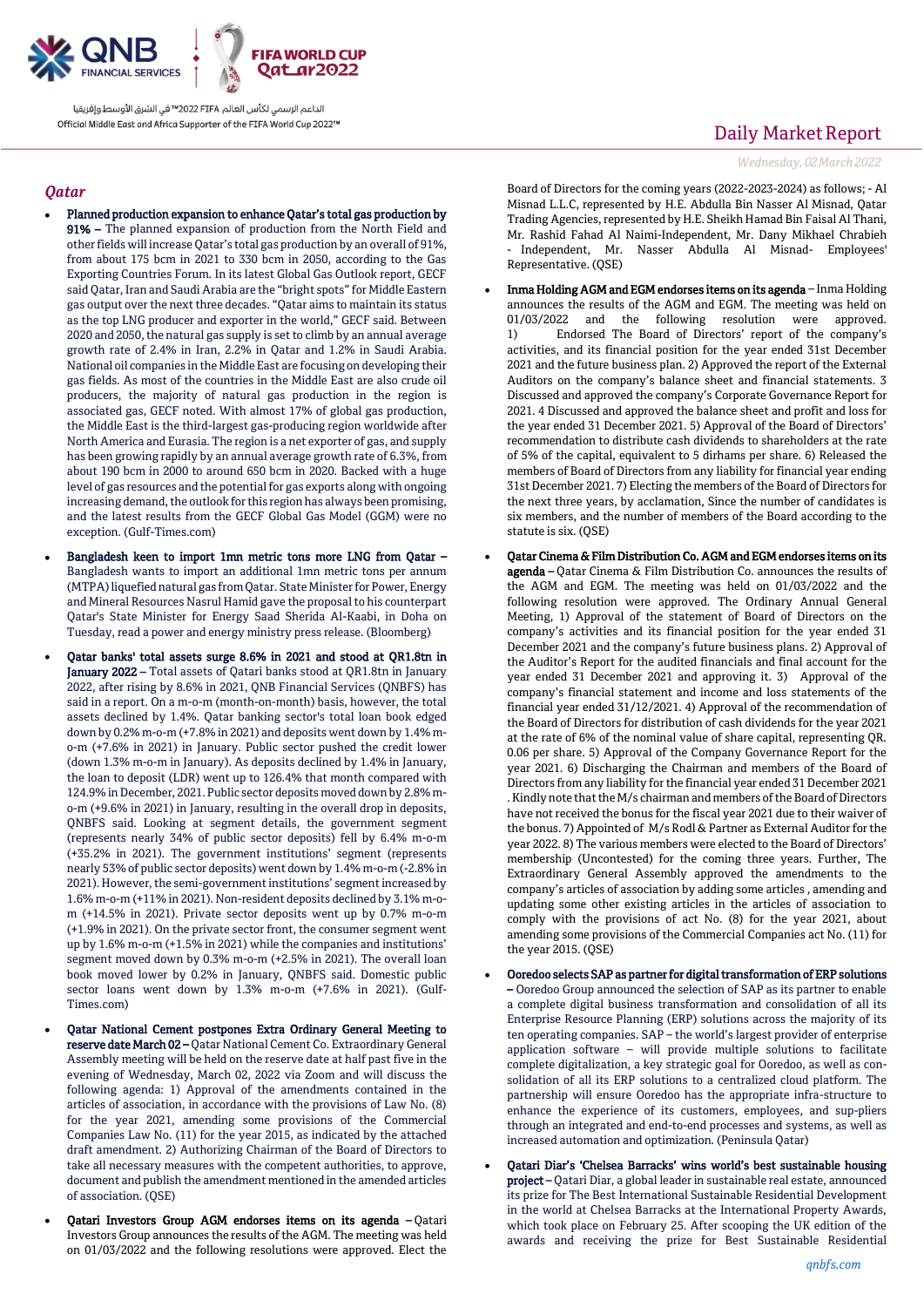

Development in the UK for the scheme last year, Chelsea Barracks was levered on a global scale - thanks to its environmentally responsible design and wealth of sustainability credentials. All three prizes for the Best Sustainable Residential Development in the UK, Europe and the world have now been awarded to Qatari Diar. The World's Best accolade is the highest global award to be won and continues to cement Chelsea Barracks as leaders of the sustainability agenda around the world. (Peninsula Qatar)

- Envoy: German companies eye future tech, hydrogen projects with Qatar – A number of German companies are eyeing new partnerships with Qatar to work on projects related to future technologies, particularly hydrogen tech, as European economies ramp up their efforts towards sustainable development. Speaking to The Peninsula on the sidelines of Dorsch Qatar's 10th anniversary celebration in Doha yesterday, German Ambassador to Qatar HE Dr. Claudius Fischbach said Germany seeks to increase its cooperation with Qatar on projects around sustainability as the country moves forward to its post-World Cup and post-oil economy. "We're exploring areas where we can cooperate beyond the World Cup. And I believe future technologies like for instance hydrogen, e-mobility, solar energy, and all forms of environmentally sound and sustainable strategies are some of the most important," the Ambassador said. Dorsch Qatar's General Manager Hossam Korraa reiterated the Company's numerous works including its flagship project, the Lusail City (Peninsula Qatar)
- Qatar-Oman trade volume reaches QR4.5bn in 2021 Qatar Chamber's Chairman Sheikh Khalifa bin Jassim Al Thani met yesterday at the Chamber's headquarters with Undersecretary of the Ministry of Commerce, Industry, and Investment Promotion of the Sultanate of Oman HE Aseela bint Salem Al Samsamia. The meeting was attended by QC board member Ibtihaj Al Ahmadani and Ambassador of the Sultanate of Oman to the State of Qatar HE Najib bin Yahya Al Balushi. The meeting reviewed fields of joint economic and commercial cooperation between the two brotherly countries, and ways to enhancing them, especially at the level of the private sector, and the role it can perform to develop mutual investments and take their trade exchange to higher levels. It also reviewed the possibility of holding a Qatari-Omani business forum in Oman with the participation of businessmen and investors from both sides to discuss the investment climate, available opportunities, and the possibility of establishing joint ventures. Addressing the meeting, Sheikh Khaifa praised the level of cooperation between the Qatari private sector with its Omani counterpart which witnessed significant development over the past few years, noting that the two countries' trade volume reached last year nearly QR4.5bn. (Peninsula Qatar)
- TecCentric, OmniClouds partner to provide SD-WAN as a Service TecCentric and OmniClouds have announced a new partnership to securely and efficiently optimize, migrate, and support organizations' migration from traditional internet connectivity models to modern, cloudbased network infrastructures. Technology Centric Solutions (TecCentric), Qatar's go-to provider for technology, cloud, security, and operation services, and OmniClouds, one of the global SD-WAN leaders, delivering the transformational promise of the cloud with a self-driving wide area network, announced their new partnership today. This collaboration offers Qatari organizations Information and Communications Technology (ICT) as a service. This unique value proposition enables them to take full advantage of enterprise solutions to grow their business without investing in ICT. Through TecCentric's local expertise and know-how, OmniClouds' wide range of SD-WAN services and solutions that include cloud migration, connectivity, and security managed services, will be implemented to support Qatari organizations' ability in accelerating their digital transformation and seamlessly move from traditional internet connectivity models to modern, cloud-based network infrastructures. (Peninsula Qatar)
- Rising cargo volume at ports consolidates Qatar as transshipment hub Qatar's rise as a transshipment hub of the region has been confirmed yet again. Qatari ports reported an 11 percent growth in container transshipment volume in February 2022 compared to the previous month, showing that the country, especially due to Hamad Port, is fast becoming a regional trade hub. The growth in cargo volumes in Hamad, Ruwais and

## Daily Market Report

*Wednesday, 02March2022*

Doha ports comes at a time when the global maritime sector is facing global supply-chain issues caused by COVID-19 pandemic outbreak. "Mwani Qatar performance witnessed an increase of 11 percent in transshipment containers in February 2022 com-pared to last month. The three ports handled over 113,000 twenty-foot equivalent units (TEUs) during February in addition to more than 125,000 tons of general cargo and up to 46600 tons of building materials," Mwani tweeted yesterday. (Peninsula Qatar)

- Qatargas Shuts Gas export unit for planned maintenance work Qatargas has shut down one of seven units at its natural gas export complex in Ras Laffan for planned maintenance work, people familiar with the operations said. Train 6, which makes 7.8 million metric tons of liquefied natural gas per year in the export terminal 50 miles north of Doha, was taken offline Monday, the people said, asking not to be named because the information isn't public. (Bloomberg)
- UK delegates, Qatar Biobank discuss international collaboration A group of six delegates who are precision medicine experts from the United Kingdom visited Qatar Biobank, part of QFRDI, recently. Qatar Biobank team led by Dr. Nahla Afifi, Director of Qatar Biobank, took them on a tour to show the latest equipment and technologies Qatar Biobank is working with to guarantee the best quality standards complying with being ISO and CAP certified. (Peninsula Qatar)

### *International*

- Global factory activity strong in Feb but Ukraine crisis clouds outlook Factories around the world sustained a brisk recovery in February amid signs the Omicron coronavirus variant was having less of an impact, but the Ukraine crisis has rapidly emerged as a risk to supply chains and is likely to exacerbate cost pressures. Strong international sanctions against Russia in response to its invasion of Ukraine have jolted markets and boosted oil prices, adding to headaches for economies and businesses already reeling from rising input costs. "The war in Ukraine is a major new source of uncertainty," Reserve Bank of Australia Governor Philip Lowe said on Tuesday after his bank kept interest rates at a record low. Global supply chains, still not recovered from the pandemic, are now facing further disruption and cost inflation due to airspace closures which are affecting the air freight industry. Meanwhile, a spike in commodities prices caused by the invasion is also likely to prop up inflation, already at multi-year highs in many countries, and complicate policies for central banks as they balance the need to arrest an unwelcome rise in prices and underpin growth. (Reuters)
- US manufacturing activity regains speed in February; hiring slows U.S. manufacturing activity picked up more than expected in February as COVID-19 infections subsided, though hiring at factories slowed, contributing to keeping supply chains snarled and prices for inputs high. The Institute for Supply Management (ISM) said on Tuesday that its index of national factory activity increased to a reading of 58.6 last month from 57.6 in January, which was the lowest since November 2020. A reading above 50 indicates expansion in manufacturing, which accounts for 11.9% of the U.S. economy. Economists polled by Reuters had forecast the index rising to 58.0. Manufacturing is regaining momentum in line with the broader economy after hitting a speed bump as coronavirus infections, driven by the Omicron variant, surged across the country. The United States is reporting an average of 64,200 new COVID-19 infections a day, a fraction of the more than 700,000 in mid-January, according to a Reuters analysis of official data. The ISM survey's forward-looking new orders sub-index increased to 61.7 last month from 57.9 in January, which was the lowest reading since June 2020. Goods' spending has surged as the pandemic curbed demand for services like travel. Even if spending reverts back to services as the health situation improves, economists expect demand for goods to remain strong. Customer inventories have remained extremely lean for more than 60 months. The survey's measure of factory employment slipped to a reading of 52.9 last month from a 10-month high of 54.5. It had increased for five straight months. A gauge of unfinished work at factories rose to 65.0 from a reading of 56.4 in January. The order backlog index dropped 6.4 points in January, the largest decrease since April 2020. (Reuters)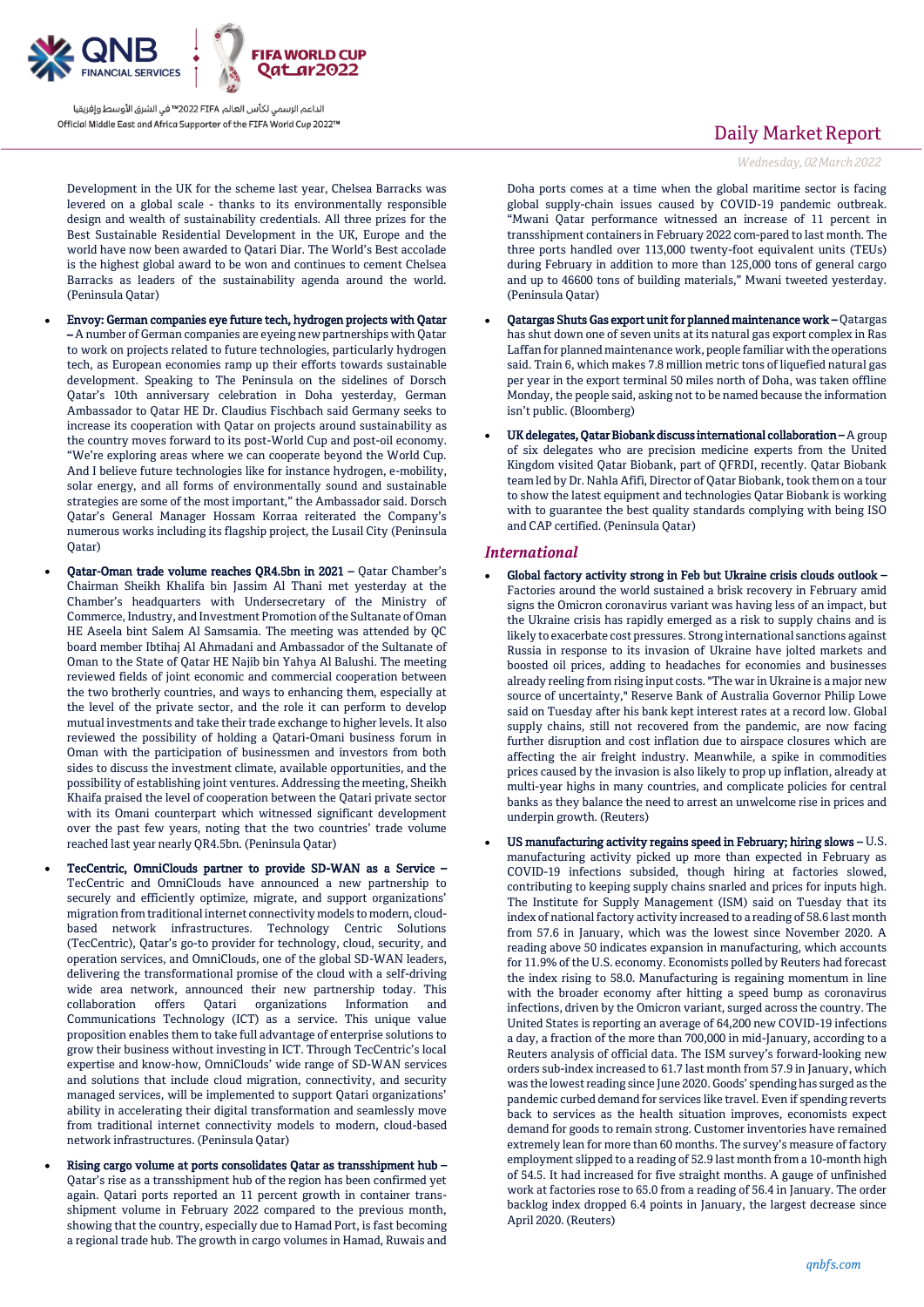

 China's factory growth picks up as demand improves, Ukraine crisis raises risks – China's factory activity expanded slightly in February as new orders improved, pointing to some resilience in the world's second-largest economy even as downward pressure builds and Russia's invasion of Ukraine heightens global uncertainty. The official manufacturing Purchasing Manager's Index (PMI) registered 50.2 in February, remaining above the 50-point mark, which separates growth from contraction, and picking up a touch from 50.1 in January, data from the National Bureau of Statistics (NBS) showed on Tuesday. Analysts had expected the PMI to ease to 49.9. China's economy rebounded strongly from a pandemicinduced slump in 2020, though momentum started to flag in the summer of last year, as a debt crisis in the property market and strict anti-virus measures hit consumer confidence and spending. Policymakers have vowed to stabilize growth this year and all eyes are on the annual meeting of its top legislative body that begins on March 5 during which the government will unveil economic targets for the year and likely more stimulus measures. (Reuters)

## *Regional*

- Saudi Arabia may raise April crude prices to Asia to all-time highs Top oil exporter Saudi Arabia may sharply hike prices of crude for Asia in April, trade sources said on Wednesday, with differentials for most grades hitting all-time highs as global supplies tighten over financing and shipping issues from sanctions on Russia. The official selling price (OSP) for Saudi's flagship Arab Light crude may rise to a record of \$4.50 a barrel, up \$1.70, three of five refining sources told Reuters in a survey. Another two respondents said the OSP could rise by \$1.50 and \$2.20 a barrel. The sharp price hikes are tracking strong gains in Middle East benchmark Dubai last month which reached record levels as buyers faced limited options amid tight supplies. Benchmark grades Dubai, Oman and Murban continued to surge hitting fresh all-time highs on Tuesday, the first day of trading this month. Global oil price Brent jumped more than 4% on Wednesday to its highest since July 2014. (Reuters)
- Saudi Arabia confirms its keenness on the stability of oil markets and commitment to the "OPEC +" agreement - The Saudi Council of Ministers announced during its session held today (Tuesday), chaired by the Custodian of the Two Holy Mosques, King Salman bin Abdulaziz, at Al-Yamamah Palace in Riyadh, that it has followed the developments in the world at the political and security levels, referring to what was issued by the Cooperation Council for the States The Gulf Arab states affirmed their support for international efforts to reduce the escalation in Ukraine through dialogue and diplomacy; This would contribute to restoring security and stability, and pave the way for discussions leading to a political solution to the crisis. (Bloomberg)
- Saudi Arabia's Nahdi Medical set to raise up to \$1.36bn in IPO Saudi Arabia's Nahdi Medical Co. is set to raise up to SR5.11bn (\$1.36bn) in its IPO after the company disclosed the offer price on its 30% stake sale on Tuesday. The offering's price range was set at SR119 -131 a share, the bookrunners and underwriters to the potential sale, SNB Capital Company and HSBC Saudi Arabia, said in a Tadawul bourse filing. The company, a large retail pharmacy chain and fast-growing omnihealth platform in the kingdom, is selling SR39mn to investors, in what could potentially be the kingdom's second biggest IPO after Saudi Aramco raised nearly \$26bn in 2019. Saudi Arabia's ACWA Power International's raised \$1.2bn in its IPO last year. (Zawya)
- \$14bn railway project links Abu Dhabi with Dubai Etihad Rail, which is developing a \$14bn project to connect the emirates of the UAE, has linked up two of main business hubs with a direct train link. "The economic effects of linking Abu Dhabi and Dubai via the UAE National Rail Network will extend for many years," Sheikh Maktoum bin Mohammed, the country's finance minister and deputy ruler of Dubai, said in a statement. The network linking the UAE's seven emirates is expected to create economic opportunities of AED200bn (\$55bn), it said. Etihad Rail, which will provide both freight and passenger services when complete, is proposed to extend from the border of Saudi Arabia to Oman and eventually link up with a planned network across the six-member Gulf Cooperation Council countries. (Peninsula Qatar)

## Daily Market Report

*Wednesday, 02March2022*

- UAE-based Noon opens largest fulfilment centre in Saudi Arabia Amazon's Middle East rival Noon, the e-commerce giant co-founded by Emirati billionaire Mohammed Alabbar and Saudi Arabia's Public Investment Fund (PIF), has opened its largest warehouse space in Riyadh, as it looks to tap further into the kingdom's growing e-commerce market. The new customer fulfilment centre, which spans more than 45,000 square meters, will cater to the delivery needs of millions of customers throughout Saudi Arabia, the company said on Tuesday. The new warehouse is part of Noon's strategy to expand its operations and logistics services in Saudi Arabia and is expected to boost the local economy by creating new jobs and support Saudi Arabia's Vision 2030 goals. (Zawya)
- UAE and Israel to strengthen ties in 2022 Dubai International Chamber, one of the three chambers operating under the restructured Dubai Chambers, today hosted the 'Dubai-Israel: Future Horizons Mission' forum at the headquarters of Dubai Chamber of Commerce, where 200 bilateral business meetings were held between Israeli and UAE companies. The forum was organized by Dubai International Chamber, the UAE Embassy in Israel and the Tel Aviv Stock Exchange, as part of The Executive Series, a new flagship series of VIP business missions. The event was the focus of a high-level trade mission which was joined by 50 businessmen representing 25 Israeli companies listed in Tel Aviv Stock Exchange. The event aimed to highlight the vast untapped potential that businesses in Israel and the UAE, as well as existing synergies in key sectors of mutual interest and new business opportunities emerging in both markets. In addition, the forum familiarized Israeli businessmen with Dubai's economy and business environment. (Zawya)
- Knight Frank: Dubai luxury homes' spectacular spike may not be repeated in 2022 – Luxury home prices in Dubai rose the fastest in the world last year, beating gains in prime property markets in the US, according to Knight Frank's new report released on Tuesday. The gains were fueled by "relentless demand" from rich buyers attracted to the emirate's good quality of life and buoyed by the local government's "decisive" handling of the pandemic. However, last year's growth is not likely to be repeated in 2022. Prices in Dubai accelerated 44 percent during 2021 after seven years of negative growth, sending the emirate to the top of Knight Frank's Prime International Residential Index 100, which tracks prices in 100 cities and second home markets around the world. (Zawya)
- Etihad Airways loss narrows to \$476mn as air travel opens up UAE's Etihad Airways narrowed its losses in 2021 as passenger loads surged in the second half of the year and cargo operations brought in record revenues. The Abu Dhabi-based airline reported a full-year net loss of \$476mn compared with a loss of \$1.7bn in 2020. In pre-pandemic 2019, the airline reported a net loss of \$802mn. Last year it carried 3.5mn passengers with an average seat load factor of 39.6%, Etihad said in a statement. Passenger loads doubled in the second half of the year, reaching over 70% in December as travel demand peaked during the winter holiday period. Passenger volumes surged in Q4 following the September relaxation of mandatory quarantine periods in Abu Dhabi. (Zawya)
- Crude price breaching \$100-mark to provide big boost to Oman's economy – Prices of Oman crude breached the \$100 per barrel mark for the first time in seven years, pointing to a positive outlook for oil exporters, say economists in the country. Oil prices ratcheted up nearly \$5 overnight to cross the \$100 mark, reported the Dubai Mercantile Exchange (DME). "Marker prices on March 1 for May 2022 Oman crude oil future contract (OQD) is \$100.85, with a change of \$4.81," said DME in its daily update. (Bloomberg)
- Investcorp acquires Italian cybersecurity company HWG Bahrain's Investcorp has acquired cybersecurity firm HWG for an undisclosed sum as the Italian company seeks to expand in core markets and new verticals. HWG, acquired by Investcorp Technology Partners (ITP) a unit of Bahrain-based Investcorp, is the third cybersecurity transaction for the firm in three years, as it zeroes in on businesses that focus on B2B end markets and solve mission-critical problems. It is the first platform investment for ITP's Fund V. (Zawya)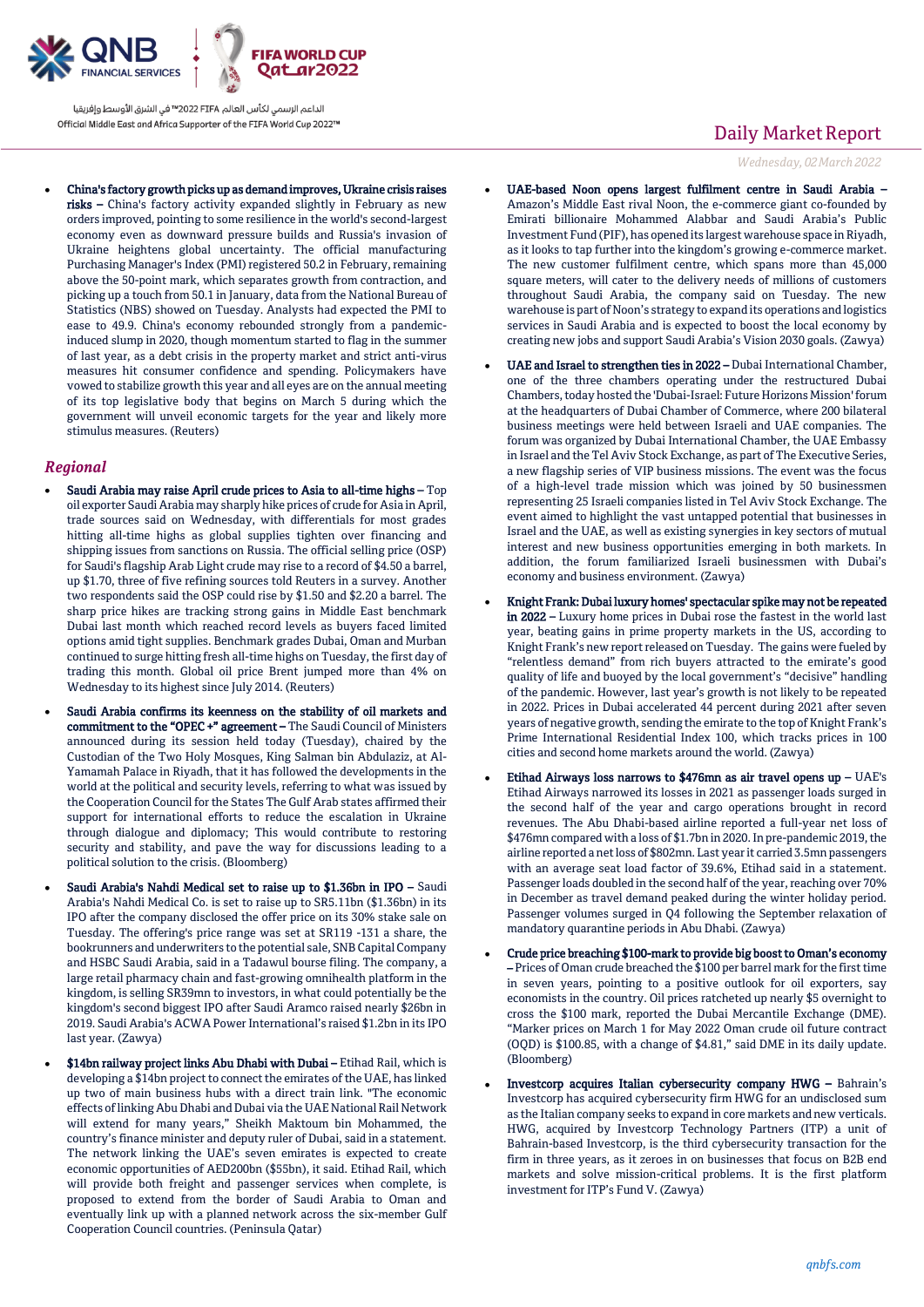

# Daily Market Report

*Wednesday, 02March2022*

## *Rebased Performance*



*Source: Bloomberg*





*Source: Bloomberg*

| <b>Asset/Currency Performance</b>                       | Close (\$) | 1D%   | WTD%  | YTD%  |  |  |
|---------------------------------------------------------|------------|-------|-------|-------|--|--|
| Gold/Ounce                                              | 1,945.28   | 1.9   | 3.0   | 6.3   |  |  |
| Silver/Ounce                                            | 25.38      | 3.8   | 4.5   | 8.9   |  |  |
| Crude Oil (Brent)/Barrel (FM Future)                    | 104.97     | 3.9   | 7.2   | 35.0  |  |  |
| Crude Oil (WTI)/Barrel (FM Future)                      | 103.41     | 8.0   | 12.9  | 37.5  |  |  |
| Natural Gas (Henry Hub)/MMBtu                           | 4.34       | 1.2   | (4.4) | 18.6  |  |  |
| LPG Propane (Arab Gulf)/Ton                             | 146.00     | 5.0   | 4.3   | 30.1  |  |  |
| LPG Butane (Arab Gulf)/Ton                              | 167.25     | 8.6   | 9.7   | 20.1  |  |  |
| Euro                                                    | 1.11       | (0.8) | (1.3) | (2.2) |  |  |
| Yen                                                     | 114.92     | (0.1) | (0.5) | (0.1) |  |  |
| GBP                                                     | 1.33       | (0.7) | (0.6) | (1.5) |  |  |
| CHF                                                     | 1.09       | (0.2) | 0.8   | (0.7) |  |  |
| AUD                                                     | 0.73       | (0.2) | 0.4   | (0.2) |  |  |
| <b>USD Index</b>                                        | 97.41      | 0.7   | 0.8   | 1.8   |  |  |
| <b>RUB</b>                                              | 96.91      | (1.2) | 16.8  | 29.8  |  |  |
| $\mathrm{BRL}^n$                                        | 0.19       | 0.0   | 0.0   | 7.9   |  |  |
| Source: Bloomberg (#Marbet was closed on March 1, 2022) |            |       |       |       |  |  |

*Source: Bloomberg ( #Market was closed on March 1, 2022)*

| <b>Global Indices Performance</b> | <b>Close</b> | 1D%*  | WTD%* | YTD%*  |
|-----------------------------------|--------------|-------|-------|--------|
| <b>MSCI</b> World Index           | 2,930.77     | (1.6) | (1.7) | (9.3)  |
| DJ Industrial                     | 33,294.95    | (1.8) | (2.2) | (8.4)  |
| S&P 500                           | 4,306.26     | (1.5) | (1.8) | (9.6)  |
| NASDAQ 100                        | 13,532.46    | (1.6) | (1.2) | (13.5) |
| STOXX 600                         | 442.37       | (3.2) | (3.6) | (11.5) |
| <b>DAX</b>                        | 13,904.85    | (4.7) | (5.7) | (14.1) |
| <b>FTSE 100</b>                   | 7,330.20     | (2.3) | (2.6) | (2.4)  |
| <b>CAC 40</b>                     | 6,396.49     | (4.8) | (6.4) | (12.8) |
| Nikkei                            | 26,844.72    | 1.4   | 2.2   | (6.5)  |
| <b>MSCI EM</b>                    | 1,176.43     | 0.4   | 0.4   | (4.5)  |
| <b>SHANGHAI SE Composite</b>      | 3,488.84     | 0.7   | 1.2   | (3.5)  |
| <b>HANG SENG</b>                  | 22,761.71    | 0.2   | (0.1) | (2.9)  |
| <b>BSE SENSEX</b> <sup>#</sup>    | 56,247.28    | 0.0   | 0.1   | (4.8)  |
| Bovespa <sup>#</sup>              | 113,141.90   | 0.0   | 0.0   | 16.0   |
| $RTS^*$                           | 936.94       | 0.0   | 0.0   | (41.3) |

*Source: Bloomberg (\*\$ adjusted returns; #Market was closed on March 1, 2022)*